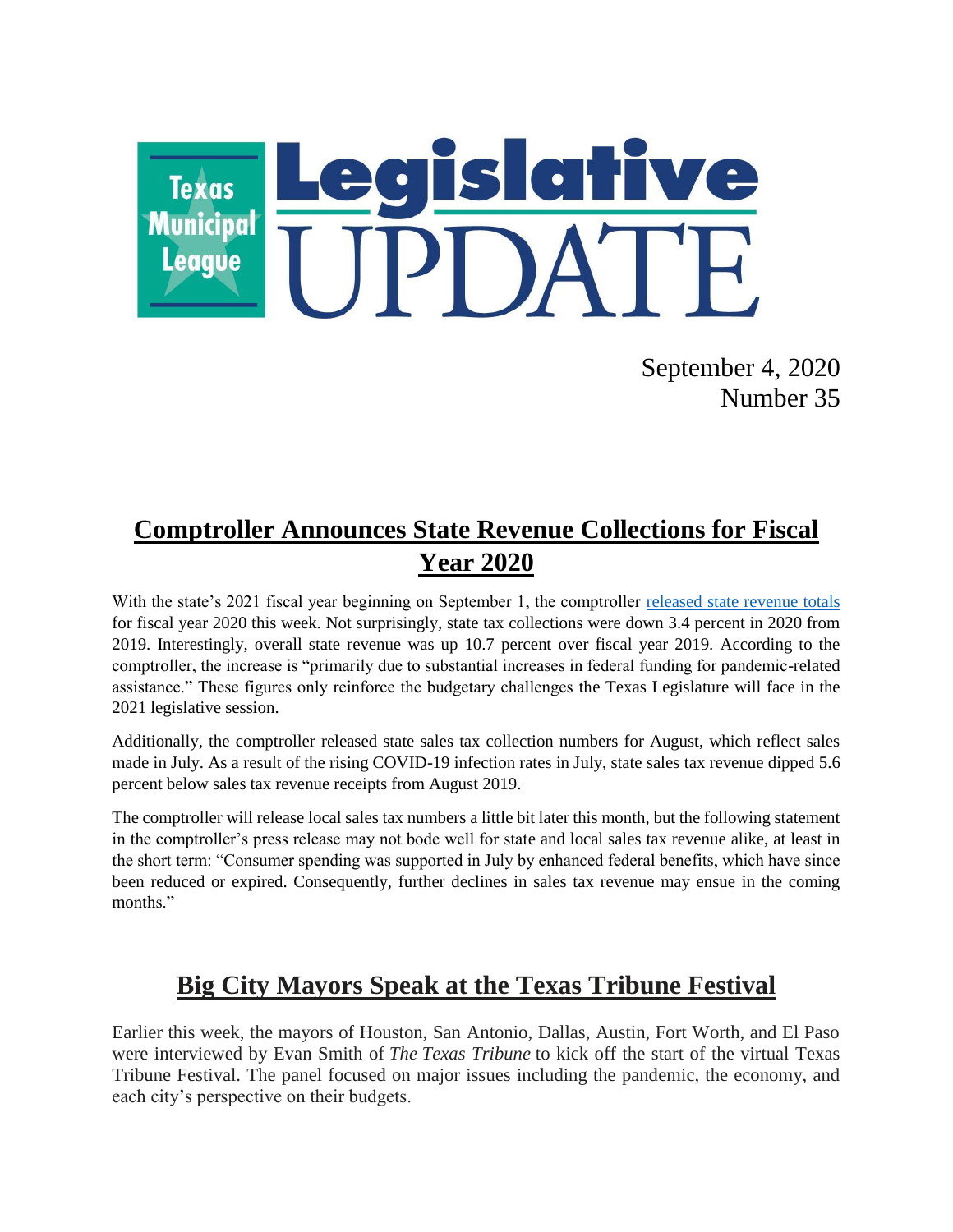The mayors emphasized their collaboration on working against the coronavirus starting in the early weeks of the pandemic including weekly calls and implementing a mask mandate in their cities before one was issued statewide. Stressing local control, the mayors discussed how they have the expertise on the local economy, demographics, COVID-19 cases, among other factors, in their own cities to make those decisions to combat the virus.

A large portion of the panel discussion focused on the pandemic effects on city budgets. While facing major shortfalls this budget cycle, most were able to avoid layoffs and furloughs. Budget woes come in different fashions for each city but the loss from hotel occupancy taxes are felt in Texas' largest cities. As major events and festivals are cancelled and unknown when they will return, the impact of those losses to the local economy will be devastating as businesses will be shattered and cannot return.

Each mayor talked about the financial challenges each city is facing. San Antonio is dealing with a \$100 million shortfall even as the city stopped certain expenses mid-year, while Dallas is facing a loss of tens of millions with new construction offsetting most of the losses. Mayor Sylvester Turner of Houston talked about his concern for the future budgets after taking a \$162 million hit. Mayor Betsy Price of Fort Worth echoed his concern saying that cities will be facing budget challenges for the next three to four years. Fort Worth has had a loss of \$20 million in sales taxes but remains optimistic as sales taxes continues to increase. Austin is addressing a \$60-80 million deficit. El Paso has already adopted its budget with a reduction of \$24 million.

The panel is available to watch on demand for festival attendees.

# **Legislative Committees Request Information on Interim Charges**

Due to the ongoing pandemic and the uncertainty as to scheduling interim hearings, several legislative committees have issued notices of formal "requests for information" ("RFIs") to which the public, including cities, may respond. The following is a non-exhaustive list of RFIs on cityrelevant interim charges, sorted by the deadline for submitting comments. Interested city officials may follow the links associated with each committee for more details about the procedure to submit comments:

# **September 8, 2020** – [House Insurance Committee:](https://capitol.texas.gov/tlodocs/86R/schedules/pdf/C3202020081100001.pdf)

• **Interim Charge 1**: Monitor the agencies and programs under the Committee's jurisdiction and oversee the implementation of relevant legislation passed by the 86th Legislature. Conduct active oversight of all associated rulemaking and other governmental actions taken to ensure intended legislative outcome of all legislation, including HB 1900, which amends the Texas Windstorm Insurance Association (TWIA) operations and funding practices. Review the rulemaking process by the Texas Department of Insurance (TDI) and the adoption of an updated plan of operation by TWIA. Monitor whether the purchase of reinsurance has increased or declined and determine whether this provision of the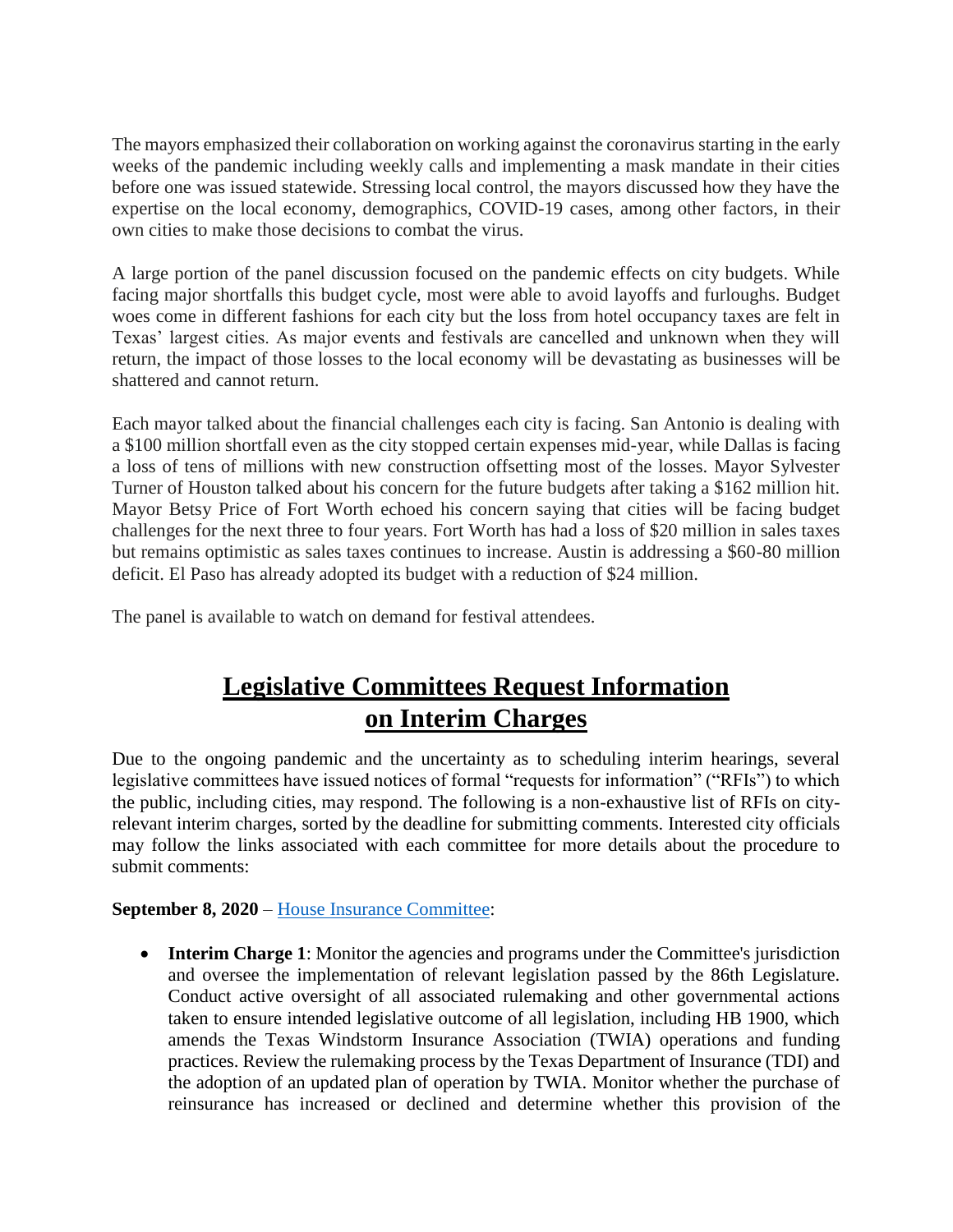legislation has had any impact on premium rates. Monitor the appointment and work of the Legislative Funding and Funding Structure Oversight board.

#### **September 14, 2020** – [House Ways and Means Committee:](https://capitol.texas.gov/tlodocs/86R/schedules/pdf/C4902020072900001.pdf)

- **Interim Charge 1.3**: Monitor the agencies and programs under the Committee's jurisdiction and oversee the implementation of relevant legislation passed by the 86th Legislature. Conduct active oversight of all associated rulemaking and other governmental actions taken to ensure intended legislative outcome of all legislation, including the following: HB 4347, which relates to the use of hotel occupancy, sales, and mixed beverage tax revenue for qualified projects. Examine the effectiveness and efficiency of the hotel projects, qualified hotel projects, and uses of local hotel occupancy tax revenue. Examine the negative fiscal impact to the state resulting from the dedication of the state portion of those taxes.
- **Interim Charge 2**: Study and consider possible methods of providing property tax relief, including potential sources of revenue that may be used to reduce or eliminate school district maintenance and operations property tax rates.
- **Interim Charge 3**: Study the role of the local option sales and use tax, including: an analysis of the available uses for those taxes, specifically economic development agreements; the statewide distribution of local tax rates; the proportion of the local government budget supported by sales and use taxes; the application of consistent sales sourcing rules; and the impact of shifting from origin to destination sourcing.

# **September 18, 2020** – [House Elections Committee:](https://capitol.texas.gov/tlodocs/86R/schedules/pdf/C2402020080700001.pdf)

- **Interim Charge 1**: Monitor the agencies and programs under the Committee's jurisdiction and oversee the implementation of relevant legislation passed by the 86th Legislature. Conduct active oversight of all associated rulemaking and other governmental actions taken to ensure intended legislative outcome of all legislation, including the following: HB 933, which requires election information to be posted on the Secretary of State's (SOS) and each county's internet website. Monitor the costs associated with implementing the legislation. Work with the SOS to determine which office elections should be included in the website postings based on costs and popularity of the office.
- **Interim Charge 2**: Make recommendations for establishing best practices for conducting an election during a declared disaster. Examine model legislation and statutes from other states pertaining to voting during a declared disaster when polls are inaccessible.
- **Interim Charge 3**: Evaluate election laws with the purpose of strengthening voter integrity and fair elections. Perform an in-depth study of the voter registration processes and explore whether centralizing voter registration would be more effective than today's processes. Consider ways to improve voter list maintenance and study the volunteer deputy registrar process and voter registration procedures in other states. Include in the evaluation a review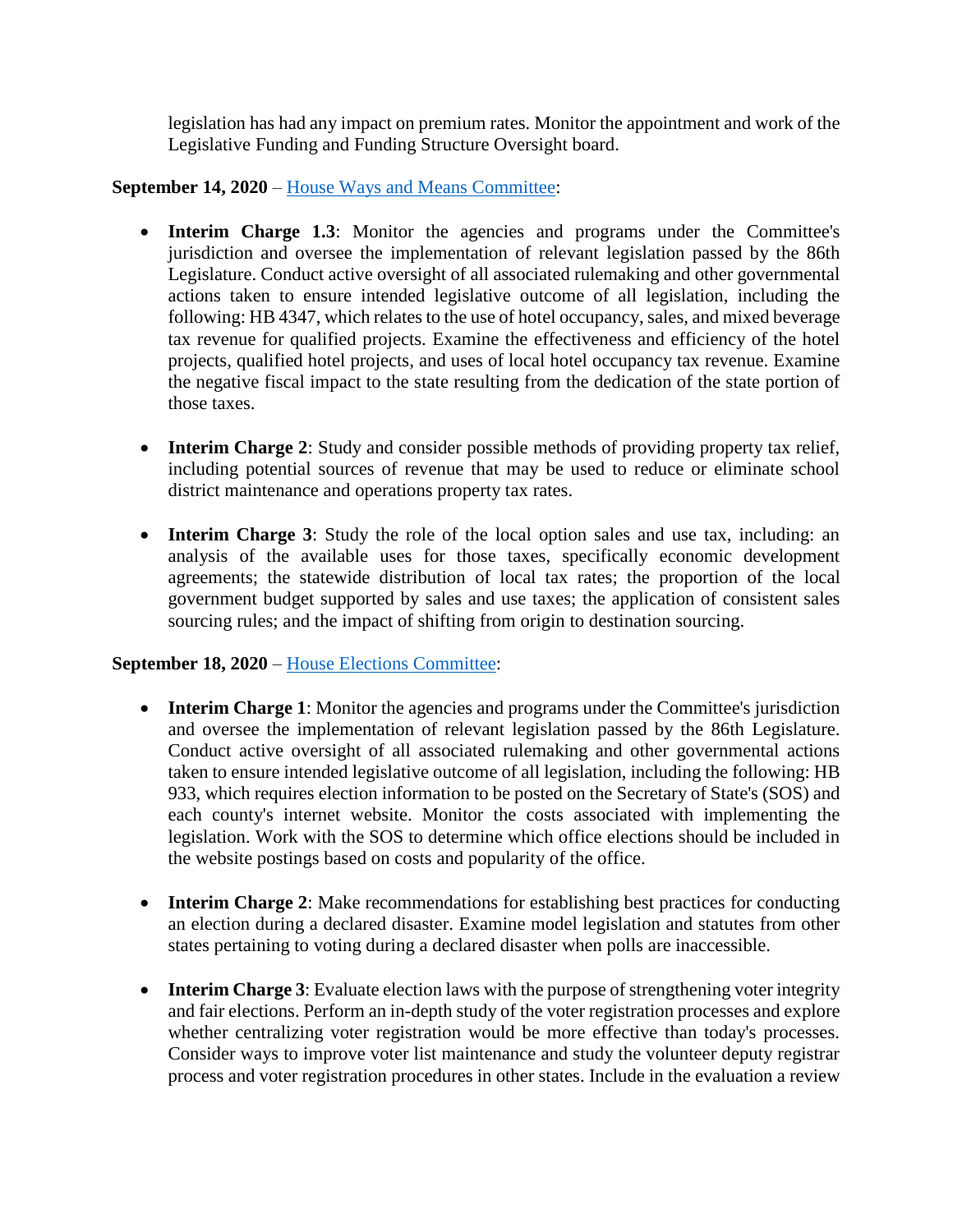of the state's curbside voting protocols and identify processes to improve the efficiency, privacy, and security of curbside voting.

#### **September 18, 2020** – [House Transportation Committee:](https://capitol.texas.gov/tlodocs/86R/schedules/pdf/C4702020081700001.pdf)

- **Interim Charge 1**: Monitor the agencies and programs under the Committee's jurisdiction and oversee the implementation of relevant legislation passed by the 86th Legislature. Conduct active oversight of all associated rulemaking and other governmental actions taken to ensure intended legislative outcome of all legislation, including the following:
	- o SB 282 and SB 962, which relate to the funding for the State Highway Fund. Study the current mix of user fee-based funding for the state highway system, including registration fees, tolls, and fuel tax, and determine if current funding generated is sufficient to maintain cost demands. Examine whether current legislative appropriations, including projections for Proposition 1 (severance tax) and Proposition 7 (sales tax) funds, are keeping pace with Texas' highway funding needs to accommodate population and economic development growth. Make recommendations for additional methods of funding or innovative tools that the state could utilize to deliver road infrastructure projects.
	- o SB 357, which relates to outdoor advertising signs. Monitor the Texas Department of Transportation's implementation of the new statutory requirements set forth in the legislation, including any related rulemaking.
- **Interim Charge 2**: Study the state's transportation and road safety efforts in support of the Texas Transportation Commission's goal of ending traffic deaths in the state by 2050. Identify the most dangerous roads and transportation corridors in the state and determine opportunities to reduce high rates of traffic accidents and fatalities in these areas. Make recommendations to improve policies, funding strategies, program development, and agency coordination to ensure continuous improvements to road safety.
- **Interim Charge 3**: Study the technology and safety aspects of autonomous and semiautonomous vehicles, including predictive capabilities and the potential for dedicated freeway and surface lanes for public transportation, autonomous vehicles, and semiautonomous vehicles. Make recommendations for optimizing state policy to prepare for varying vehicle technologies to ensure safety and traffic reliability on Texas roadways.
- **Interim Charge 4**: Study the state's seaport infrastructure and the infrastructure at land ports of entry to facilitate international trade and economic growth. Examine seaport infrastructure and the auxiliary rail and roadway needs connected to each port as well as the port's ability to keep pace with oil and gas production. Make recommendations to maximize 3 the economic flow of goods and products to and from seaports and study the feasibility and economic impact of dredging and widening Texas ports in order to remain competitive in international trade. Examine the infrastructure at international border ports of entry in Texas and identify transportation-related impediments to international trade that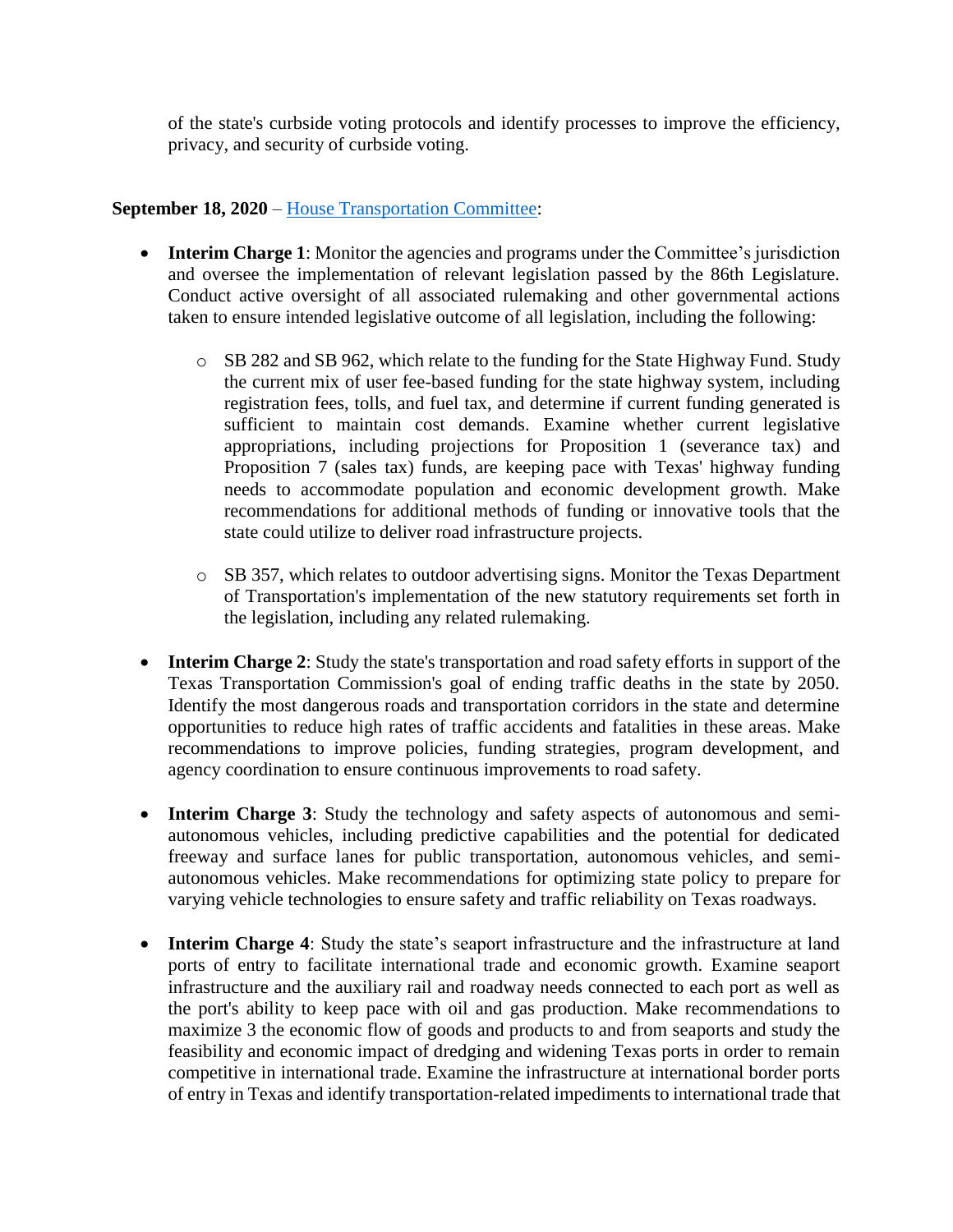negatively impact the state. Make recommendations to reduce border wait times, facilitate economic growth, and expedite trade. (Joint charge with the House Committee on International Relations & Economic Development)

- The Committee also seeks the following information related to the COVID-19 pandemic:
	- o Inquiry 1: How has the COVID-19 pandemic affected state agencies, interested parties, and the public as it relates to transportation matters?
	- $\circ$  Inquiry 2: What transportation issues are anticipated to arise in the future as a result of the COVID-19 pandemic?
	- o Inquiry 3: How has the COVID-19 pandemic impacted the ability of the transportation state agencies to accomplish their mission and to serve the public in an effective and efficient manner?

# **September 25, 2020** – [House Natural Resources Committee](https://capitol.texas.gov/tlodocs/86R/schedules/pdf/C3902020080100001.pdf)

- **Interim Charge 1**: Monitor the agencies and programs under the Committee's jurisdiction and oversee the implementation of relevant legislation passed by the 86th Legislature. Conduct active oversight of all associated rulemaking and other governmental actions taken to ensure intended legislative outcome of all legislation, including the following:
	- o HJR 4, SB 7, and SB 8, which relate to statewide and regional flood planning and mitigation. Monitor the progress of the Texas Water Development Board (TWDB) and other entities to provide for the planning, development, and financing of drainage, flood mitigation, and flood control projects statewide to strengthen the state's infrastructure and resiliency to future floods.
	- o HB 722, which relates to the development of brackish groundwater. Monitor the designation of Brackish Groundwater Production Zones by the TWDB and the adoption of rules by groundwater conservation districts for the production of brackish groundwater from those Zones.
	- o HB 807, which relates to the state and regional water planning process. Monitor the appointment of the Interregional Planning Council by the TWDB and the Council's progress toward increasing coordination among Regional Water Planning Groups.
- **Interim Charge 2**: Study the efforts of the TCEQ, the TWDB, and the Public Utility Commission of Texas to incentivize, promote, and preserve regional projects to meet water supply needs and encourage public and private investment in water infrastructure. Identify impediments or threats to regionalization with special emphasis on:
	- o Prioritization in planning and implementing the State Water Plan, Regional Water Plan, and other recommended water supply projects;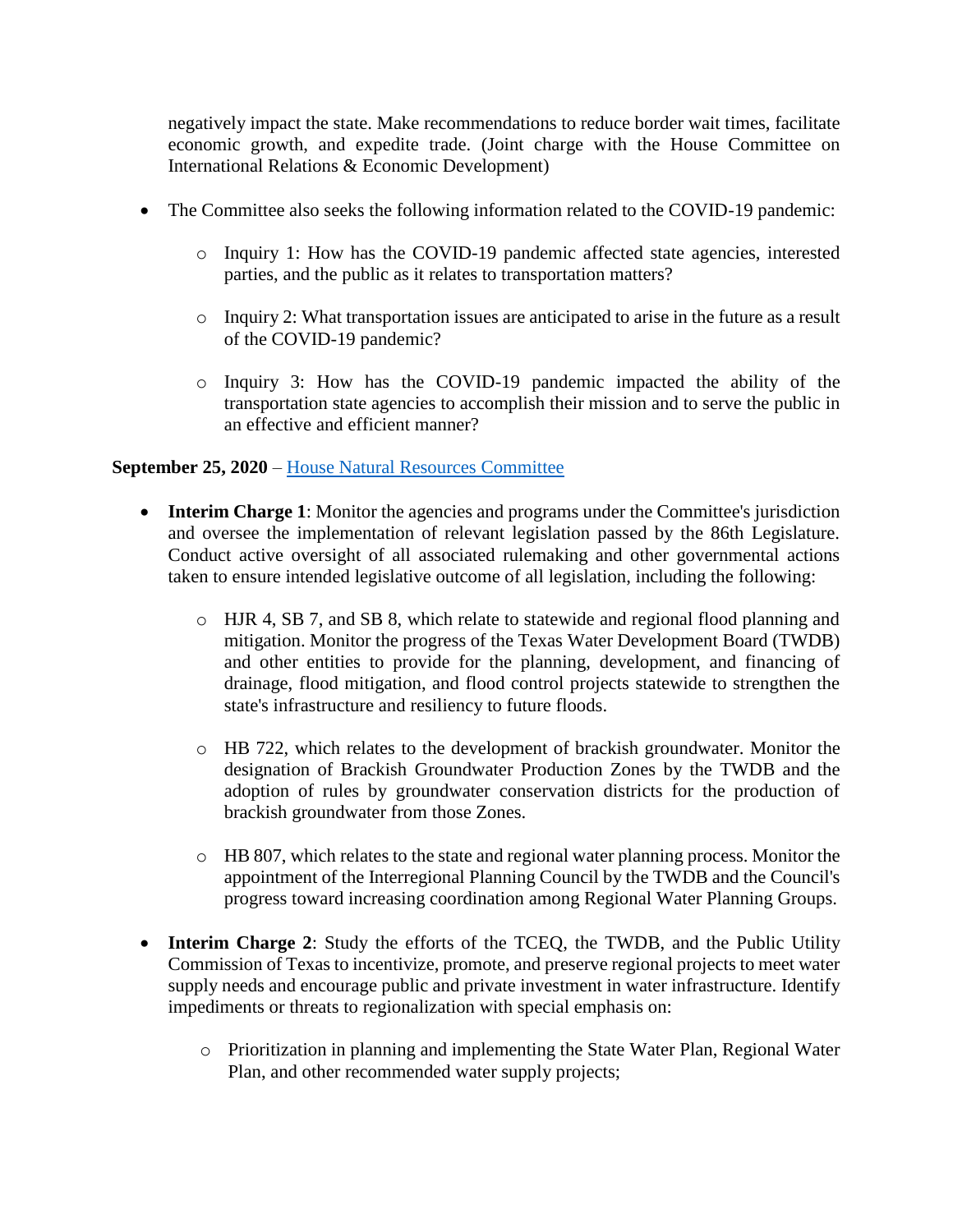- o Barriers to private investment and the development of public-private partnerships to implement needed water supply projects, including the retail water and wastewater industry, to address the state's growth challenges;
- o Public water and wastewater systems that are unable to meet federal and state standards due to inadequate operational capacity and factors that prevent such systems from being integrated into larger systems and processes that more easily facilitate the sale, transfer, or merger of systems;
- o State agency authority to regulate regional water supply pricing.
- The committee also seeks written submissions on the following topics:
	- o Emerging issues in groundwater and surface water interaction, in particular in areas of increasing competition for scarce resources.
	- o The status of water markets in Texas and the potential benefits of and challenges to expanded markets for water.

# **October 30, 2020** – [House Licensing and Administrative Procedures Committee](https://capitol.texas.gov/tlodocs/86R/schedules/pdf/C3502020081100001.pdf)

- **Interim Charge 1**: Monitor the agencies and programs under the Committee's jurisdiction and oversee the implementation of relevant legislation passed by the 86th Legislature. Conduct active oversight of all associated rulemaking and other governmental actions taken to ensure intended legislative outcome of all legislation, including the following:
	- o HB 892, which relates to county regulation of game rooms. Monitor the status of counties statewide who have chosen to regulate game rooms and implement their own regulatory structure to combat illegal gambling activity via registration and permitting requirements, fees, disclosure of ownership, inspection schemes, and civil and criminal penalties.
	- o HB 1545, which is the sunset legislation for the Texas Alcoholic Beverage Commission. Monitor the implementation of the legislation and the agency's progress in the consolidation, repeal, and creation of certain licenses and permits and the adoption of new fees.

# **November 13, 2020** – [House Ways and Means Committee](https://capitol.texas.gov/tlodocs/86R/schedules/pdf/C4902020072900002.pdf)

 **Interim Charge 1.1**: Monitor the agencies and programs under the Committee's jurisdiction and oversee the implementation of relevant legislation passed by the 86th Legislature. Conduct active oversight of all associated rulemaking and other governmental actions taken to ensure intended legislative outcome of all legislation, including the following: